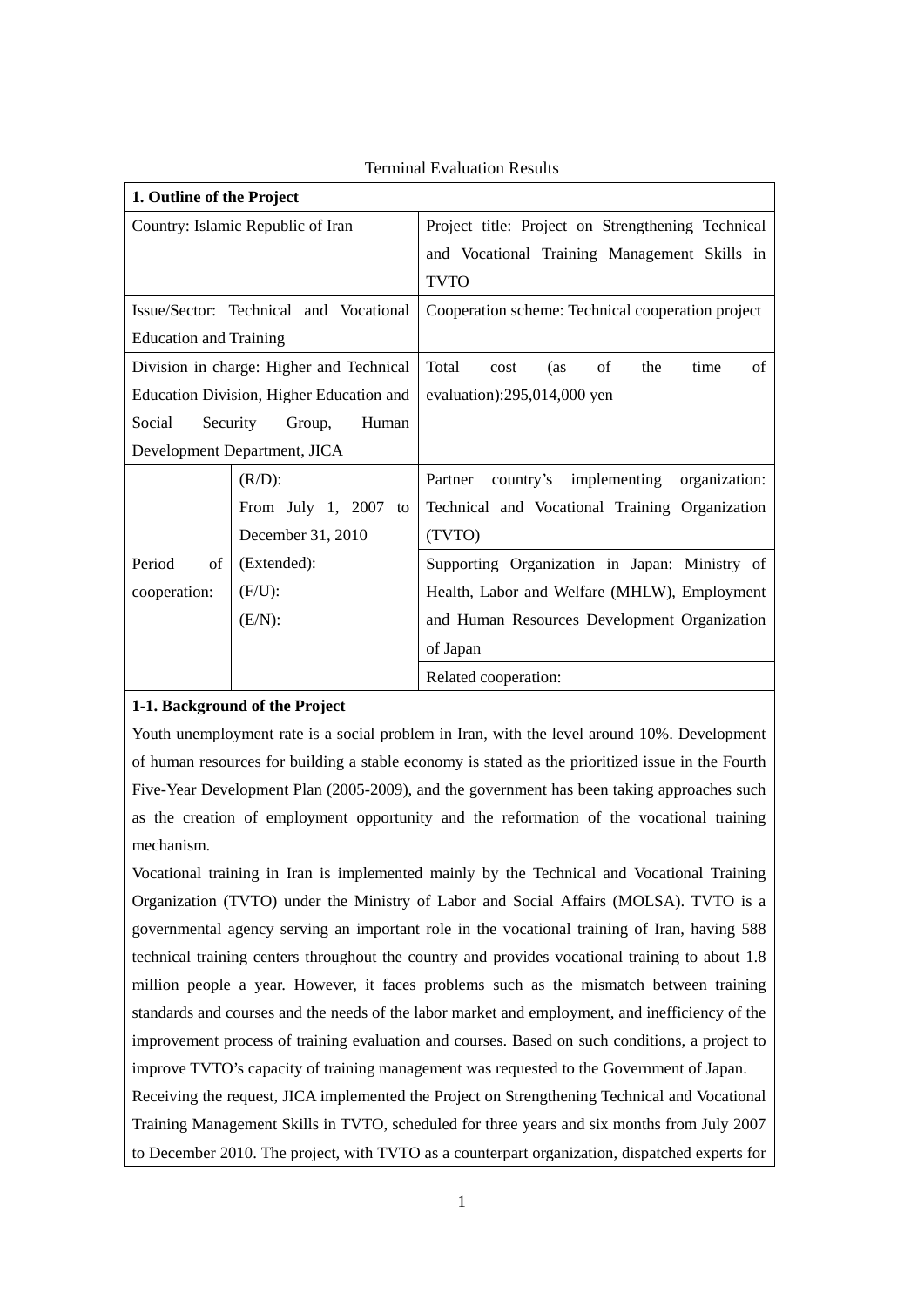the preparation of the launch of the project and provided counterpart training in Japan to eight trainees in total. From November 2008, a team of six experts (leader, vice leader/vocational training management expert (1), experts for vocational training management (2), the needs analysis /evaluation of training courses, monitoring and evaluation of training, and training standards and curriculum) was dispatched. The team is currently engaged in the improvement of training management, including the understanding and analysis of training needs, review of training standards and curriculum, implementation of pilot training, monitoring and evaluation of training courses and the formulation of training improvement plans.

#### **1-2. Project Overview**

# (1) Overall Goal

 $CBT<sup>1</sup>$  $CBT<sup>1</sup>$  $CBT<sup>1</sup>$  method becomes the fundamental of training system for TVTO.

# (2) Project Purpose

Training management cycle of TVTO is improved.

# (3) Outputs

- 1) TVTO understands the training needs of labor market effectively.
- 2) TVTO develops, reviews and updates the training course standards and curriculum based on the result of the labor market needs assessment.
- 3) TVTO improves the training monitoring and evaluation system.
- 4) TVTO prepares the training management improvement plan based on the review of the pilot training course.

<span id="page-1-0"></span><sup>&</sup>lt;sup>1</sup> CBT stands for competency-based training, and is the training based on the needs in the industry. The CBT method is merely an instrument, and its purpose is to establish a training management cycle for implementing training that reflects the needs in the industry (gathering information on the needs in the labor market, development of curriculum and training materials based on labor needs, implementation of training, monitoring/evaluation after the training and reflecting the results in the training).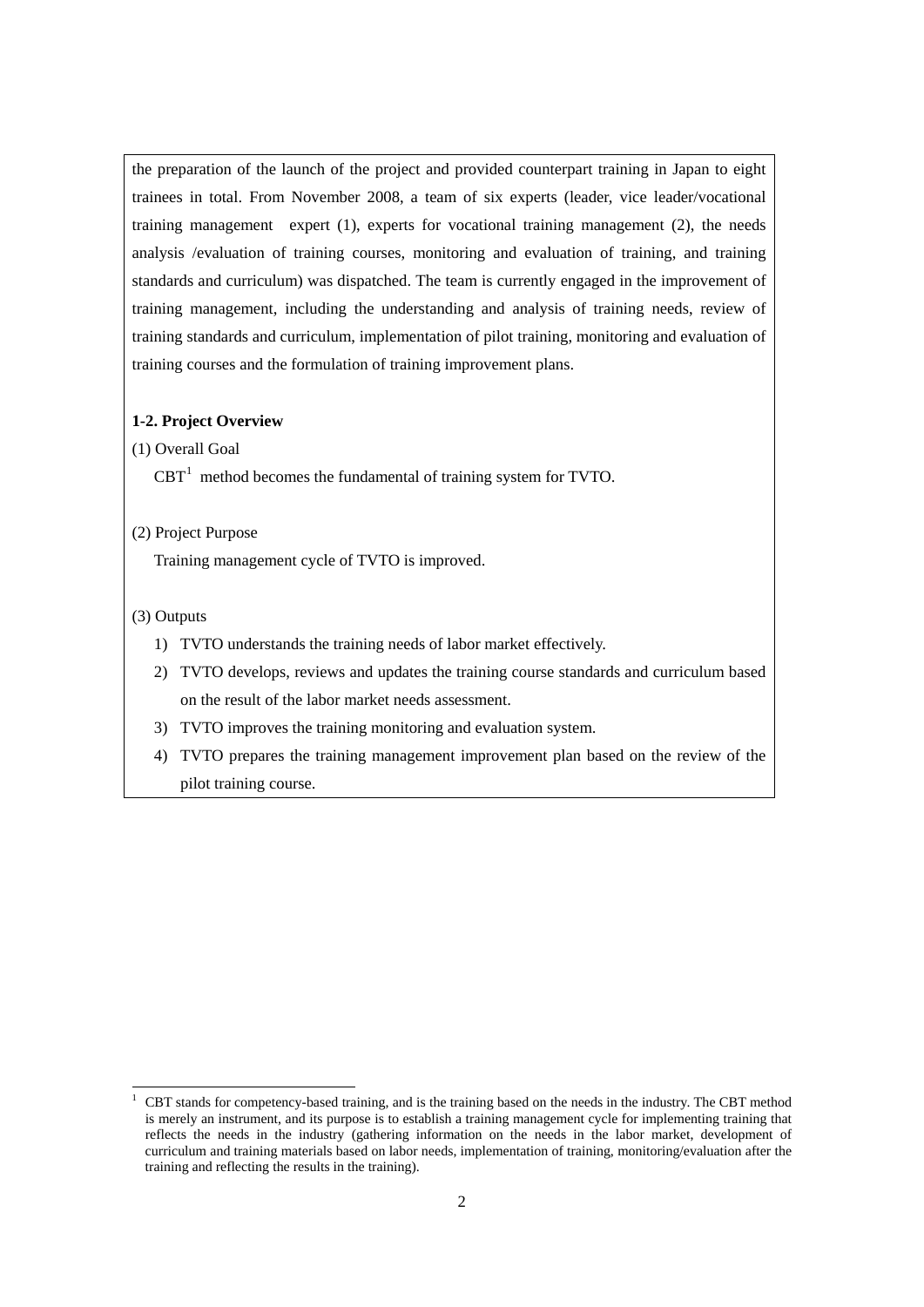|  |  |  | (4) Inputs (as of the time of evaluation) |
|--|--|--|-------------------------------------------|
|--|--|--|-------------------------------------------|

Japanese side:

Total cost of the project (as of the time of evaluation): 295,014,000 yen

Dispatch of experts: one chief advisor (preparation of launch), one leader of work implementation, one vice leader/vocational training management (1) expert, one vocational training management (2) expert, one training needs evaluation and analysis expert, one training monitoring/evaluation expert, one training standards and curriculum/CBT advisor, two training standards and curriculum/auto mechanics advisors

Equipment: PC, printer, etc.

Iranian side:

Assignment of project personnel: TVTO Deputy, Director General of the Curriculum Development Center (CDC), and three personnel including the instructors at the Technical and Vocational Training Center (TVTC)

Provision of facilities and equipment: Project office space within the TVTO and the TVTC, equipment for pilot training course

| 2. Evaluation Team       |                                                                            |                              |  |  |  |
|--------------------------|----------------------------------------------------------------------------|------------------------------|--|--|--|
| <b>Members</b><br>οf     | Team leader: Mr. Nobuyuki KONISHI, Head of the Higher and Technical        |                              |  |  |  |
| evaluation               | Education Division, Human Development Department, JICA                     |                              |  |  |  |
| team                     | Vocational training: Mr. Toshio OSA Executive Advisor, Kyoto Center of the |                              |  |  |  |
|                          | Employment and Human Resources<br>Development                              |                              |  |  |  |
|                          | Organization of Japan                                                      |                              |  |  |  |
|                          | Cooperation planning: Mr. Kenichiro KOMATSU, Higher and Technical          |                              |  |  |  |
|                          | Education Division, Human Development Department,                          |                              |  |  |  |
|                          | <b>JICA</b>                                                                |                              |  |  |  |
|                          | Evaluation analysis: Ms. Kinuko MITSUYA, Consultant, IC Net Limited        |                              |  |  |  |
| Period<br>of             | From October 22 to November 3, 2010                                        | Type of evaluation: Terminal |  |  |  |
| evaluation               |                                                                            | evaluation                   |  |  |  |
| 3. Results of Evaluation |                                                                            |                              |  |  |  |

# **3-1. Confirmation of achievements**

(1) Outputs

(Output 1) TVTO understands the training needs of labor market effectively.

The training management method was understood by the TVTO staff through the training implemented in Japan under the Project, and guidance was provided to the instructors for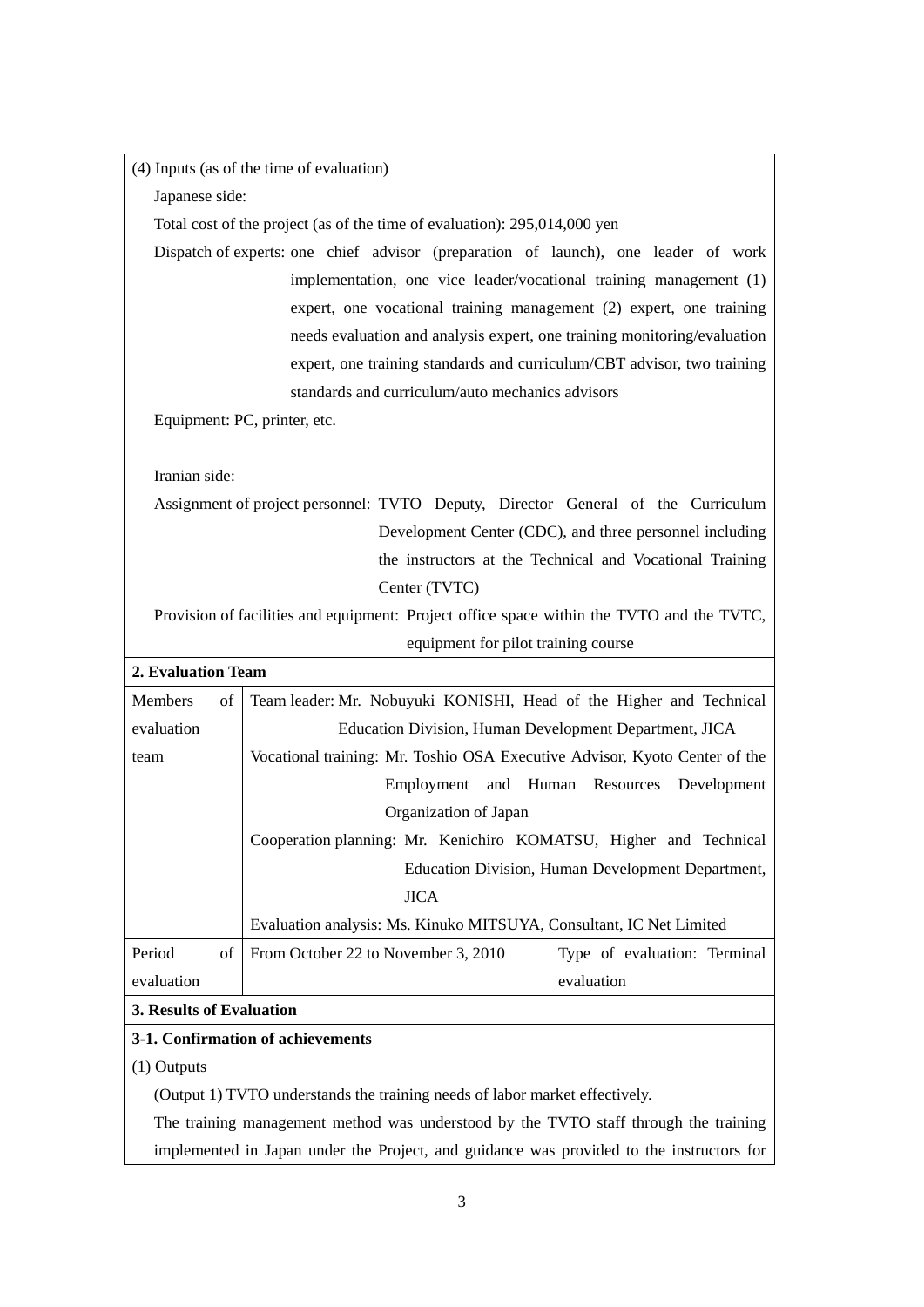which the Project was implemented directly by the experts. The Training needs study was conducted using the training needs assessment method developed by the Project at the time when each pilot training course was planned or when the target area was considered. It was decided that both the first and second pilot training courses cover the "auto mechanics area." Thus, it can be judged that Output 1 was achieved.

# (Output 2)TVTO develops, reviews and updates the training course standards and curriculum based on the result of the labor market needs assessment.

Based on the implementation of needs surveys to companies in the auto mechanics industry and to automobile repair garages, it was decided that the trainings will be provided for the "repair of electric system in auto mechanics" and the "inspection and maintenance of automobiles," and competency selection was conducted. As a result, credits for the first and second training courses were decided, curriculum for each credit decided, and the courses were implemented. Therefore, it is judged that Outcome 2 was achieved.

(Output 3) TVTO improves the training monitoring and evaluation system.

Draft version of training monitoring and evaluation manual was prepared within the period of the project. It is scheduled that the final version will be completed by the self-reliant effort of the Iranian side after the project is terminated. The training monitoring and evaluation system for the pilot training course was also developed and put into practice. With these systems being utilized for the two pilot training courses, it is judged that Output 3 was achieved.

(Output 4)TVTO prepares the training management improvement plan based on the review of the pilot training course.

Based on the experiences of and lessons learned from the two pilot training courses implemented by the Project, TVTO training management improvement plan (English version) was prepared. After the completion of the first edition, the second edition is currently being prepared based on the result of discussions between the Japanese and Iranian sides. This improvement plan is a tool to support the improvement of training management by TVTO, and is scheduled to be translated by the Iranian side after the termination of the Project. Because it is scheduled that the content of the training management improvement plan (second and final edition) will be included in the final report submitted by Japanese experts after the termination of the Project, it is expected that indicators 4-1 and 4-2 will be achieved before the termination of the Project.

(2) Project Purpose (Training management cycle of TVTO is improved.)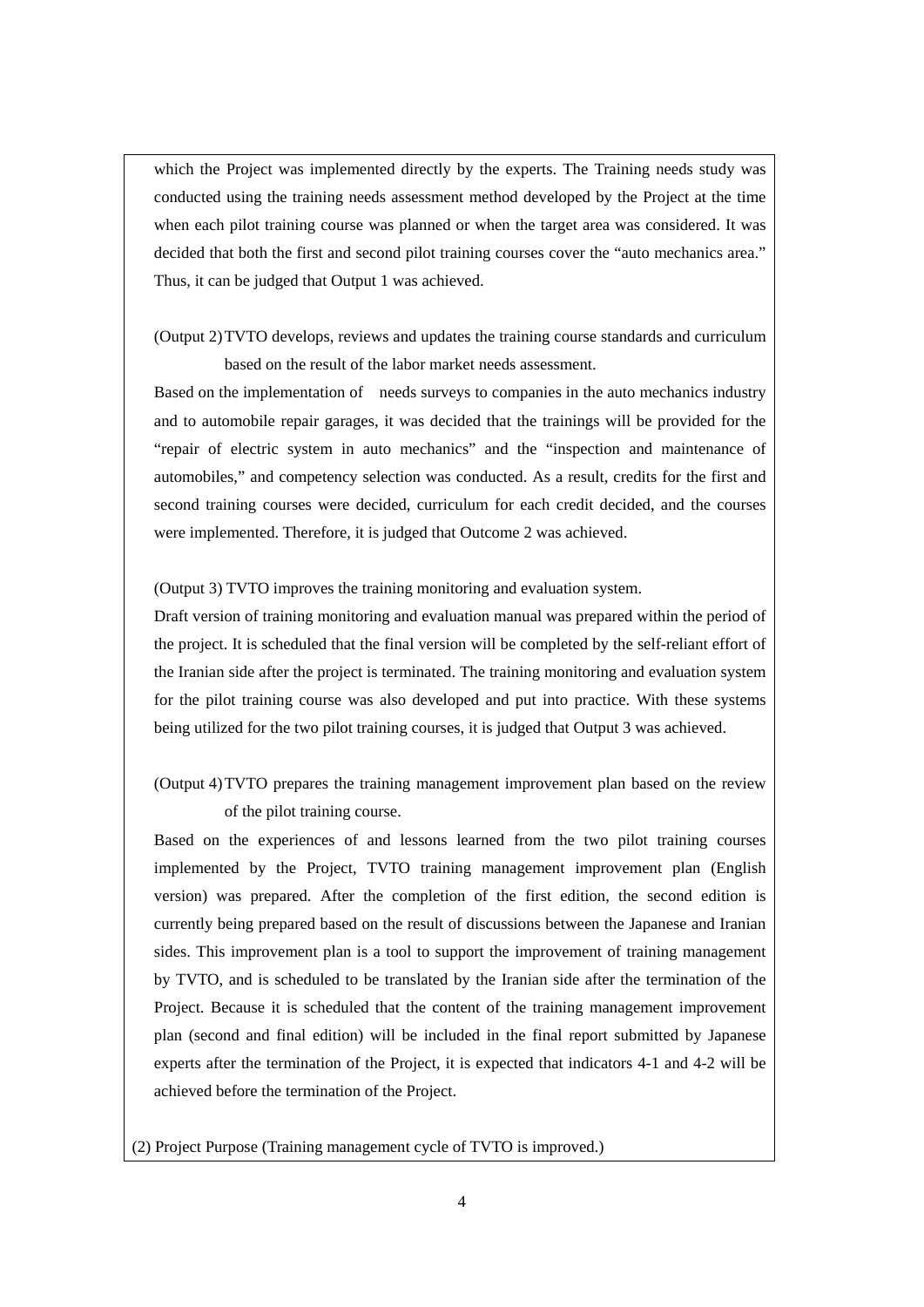It was confirmed that among the four Outputs to ensure the achievement of the Project Purpose, Outputs 1 to 3 are smoothly being achieved. Thus, it is expected that it is highly probable that the Project Purpose will be achieved.

(3) Overall Goal (CBT method becomes the basis of the training system for TVTO.)

As a result of the discussions for this evaluation, it is suggested that there is only low possibility that the original Overall Goal, "framework for national standards of profession is improved," will be achieved within the three to five years from the termination of the Project (2013-2015). Therefore, under the agreement between Japan and Iran, the Overall Goal was revised as "CBT method becomes the basis of the training system for TVTO." It is scheduled that the English version (draft final) of the CBT method manual will be completed before the end of this Project. Thus, if the Persian version of the CBT method manual is prepared by the self-reliant effort of the Iranian side after the project is terminated, and the manual will be utilized appropriately and strategically according to the training management improvement plan suggested by the project, it is judged that the probability of the Overall Goal being achieved will be higher.

Placing the CBT method as the base for TVTO's training system means that training based on an appropriate vocational training management cycle will be implemented in relevant organizations under TVTO.

#### **3-2. Summary of Evaluation Results**

# (1) Relevance

- The relevance of the Project is evaluated as high for the following reason.
- The Project is consistent with the policy of the Government of Iran, the aid policy of Japan and the needs of target group.
- (2) Effectiveness
	- The effectiveness of the Project is evaluated as relatively high for the following reason.
	- The outputs of the Project are contributing in the achievement of the Project Purpose.
	- The ownership at the Iranian side is improving.
	- On the other hand, the number of instructors who directly received technical transfer eventually decreased to three. The project implementation and management system on the Iranian side changed frequently.

#### (3) Efficiency

The efficiency of the Project is evaluated as moderate for the following reason.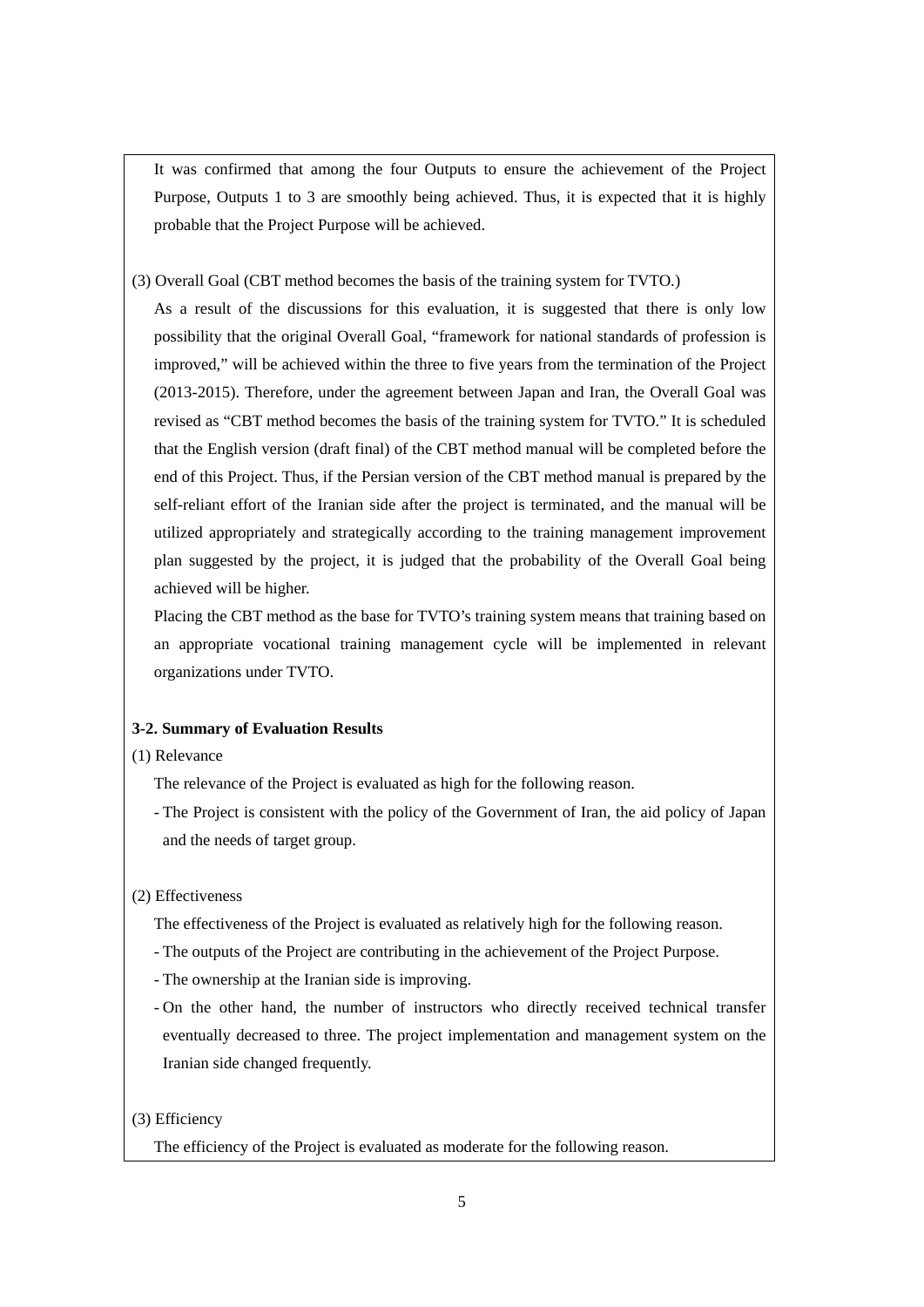- Inputs from the Japanese side were carried forward as planned. Upon the introduction of CBT method, an Australian expert was promoted to improve efficiency.

- On the other hand, the management system on the Iranian side changed frequently, and the number of C/P instructors was reduced at the midway of the Project.

# (4) Impact

It is expected that the positive impact of the Project is ensured if the following conditions and environment are fulfilled within three to five years from now. However, it is required that a follow-up study for the pilot training course be implemented and the result analyzed by the self-reliant effort of Iranian side after the termination of the Project. By implementing the follow-up study, it is assumed that the issues for the future will be clarified. At the same time, it is judged that the implementation policy and system on the Iranian side for the achievement of the Overall Goal is improved and reinforced.

- There is no stagnation of Iranian economy caused by factors such as the stagnation of world economy or the continuation and expansion of economic sanction to Iran in the future.
- Organizational reform of vocational training area in Iran is carried forward smoothly.
- When the CBT method is fully introduced, the national standards of profession will be prepared according to the method.
- The number of instructors who acquired the practical manner of the utilization of CBT method increases.
- Using the IRG (Industrial Reference Group) in the auto mechanics area that is established in this Project as a model, IRG promoting the similar public-private collaboration in other areas will be established.
- (5) Sustainability

Sustainability was evaluated from three aspects, namely "organizational and institutional sustainability," "financial sustainability" and "technical sustainability." The results are as follows.

(1) Organizational and institutional sustainability

In order to ensure the sustainability of the Project, there is an urgent need to reinforce and revise the management and implementation system on the Iranian side in terms of organization and institution. In addition, in order to continuously utilize the IRG established under the Project, it is necessary that the IRG coordination services assumed by the JICA project team are taken over by the TVTO.

(2) Financial sustainability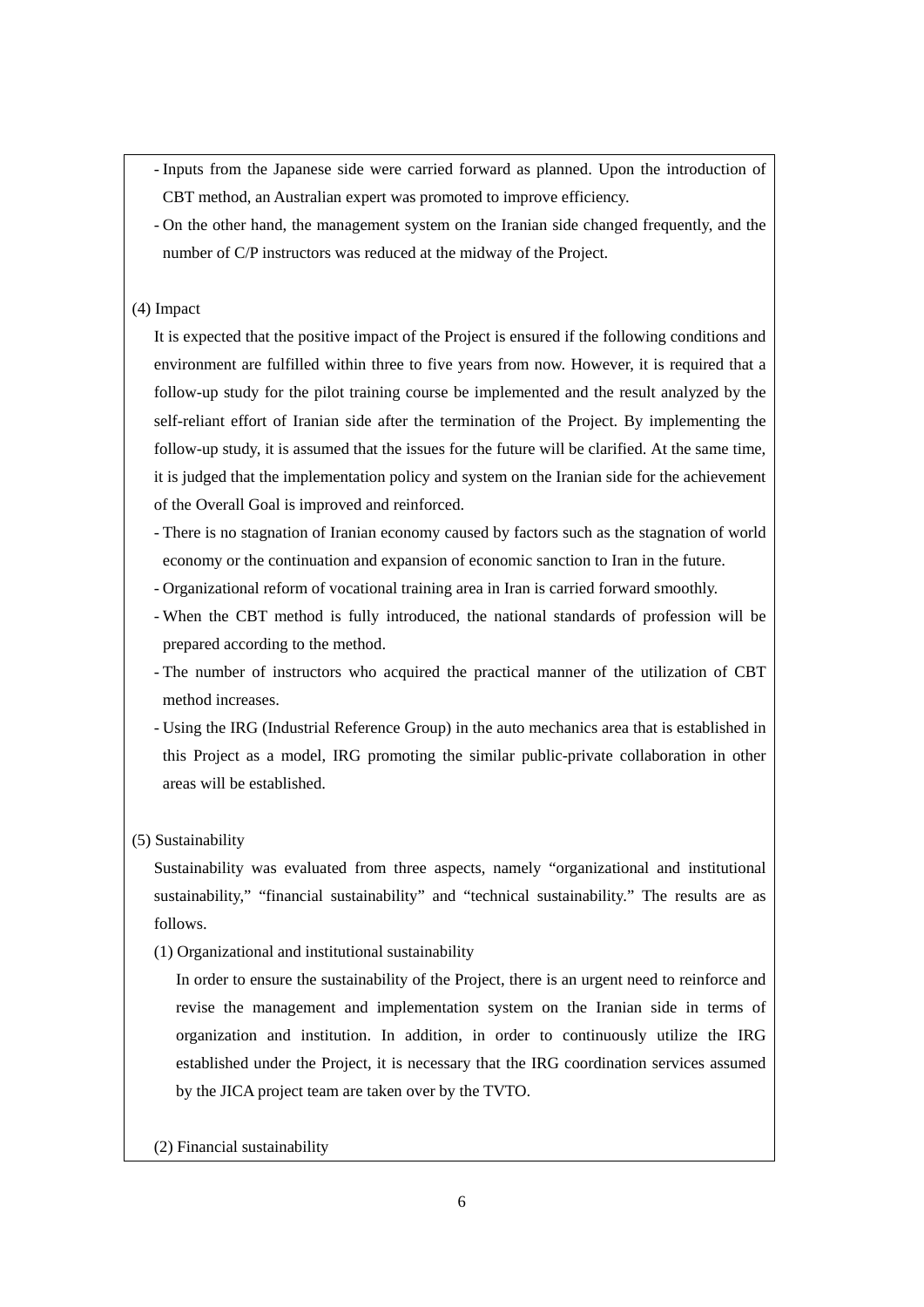There were no major problems in the operational expenses paid by the Iranian side for the implementation of this Project. In this Project, no large-sized equipment was supplied from the Japanese side, and it was possible to implement pilot training courses by utilizing the existing facilities. Also in order for the Iranian side to continuously utilize the outputs of the Project on their own even after the termination of the Project, it is expected that TVTO will formulate an action plan and budget blueprint.

# (3) Technical sustainability

TVTO regards CBT method as an adequate and effective training method for the area of vocational training in Iran. Through the two pilot training courses implemented under this Project, the introduction of the CBT method in Iran was confirmed as relevant and effective. Also, it was confirmed that instructors who received technical instructions directly from experts acquired skills that are more practical than before, which became clear through the planning, implementing, evaluating and monitoring of these pilot training courses. It is expected that the counterparts acquire further knowledge and know-how on the introduction of the CBT method before the termination of the Project, and support relevant organizations and parties under the TVTO as master instructors who are essential for the expansion of the CBT method throughout Iran, which should be implemented by Iran alone.

#### **3-3. Conclusion**

Because the project management and implementation system on the Iranian side was frequently changed since the start of the Project, it could not be necessarily judged that the ownership of the Project on the Iranian side is high. However, it was confirmed that the ownership on the Iranian side is improving since July 2010 due to factors such as the effect of CBT method being further understood among the relevant parties of the Project, and that the possibility of the full introduction of CBT method within the Instructor Training Center (ITC) increased with the implementation of the second pilot training course in ITC, where the training of instructors for vocational training centers is implemented. Thus, with the practical know-how of the CBT method being transmitted in sequence, starting from the three instructors to whom the technique was transferred directly under the Project, to other ITC instructors, instructors at the district level and to instructors in each training center, it is expected that the sustainability of the Project is ensured.

While it is good that these issues are being addressed, it was confirmed as of the time of this survey that activities to achieve the Project Purpose are being implemented almost completely as planned, and the expected outputs are being achieved in general. Therefore, it is concluded that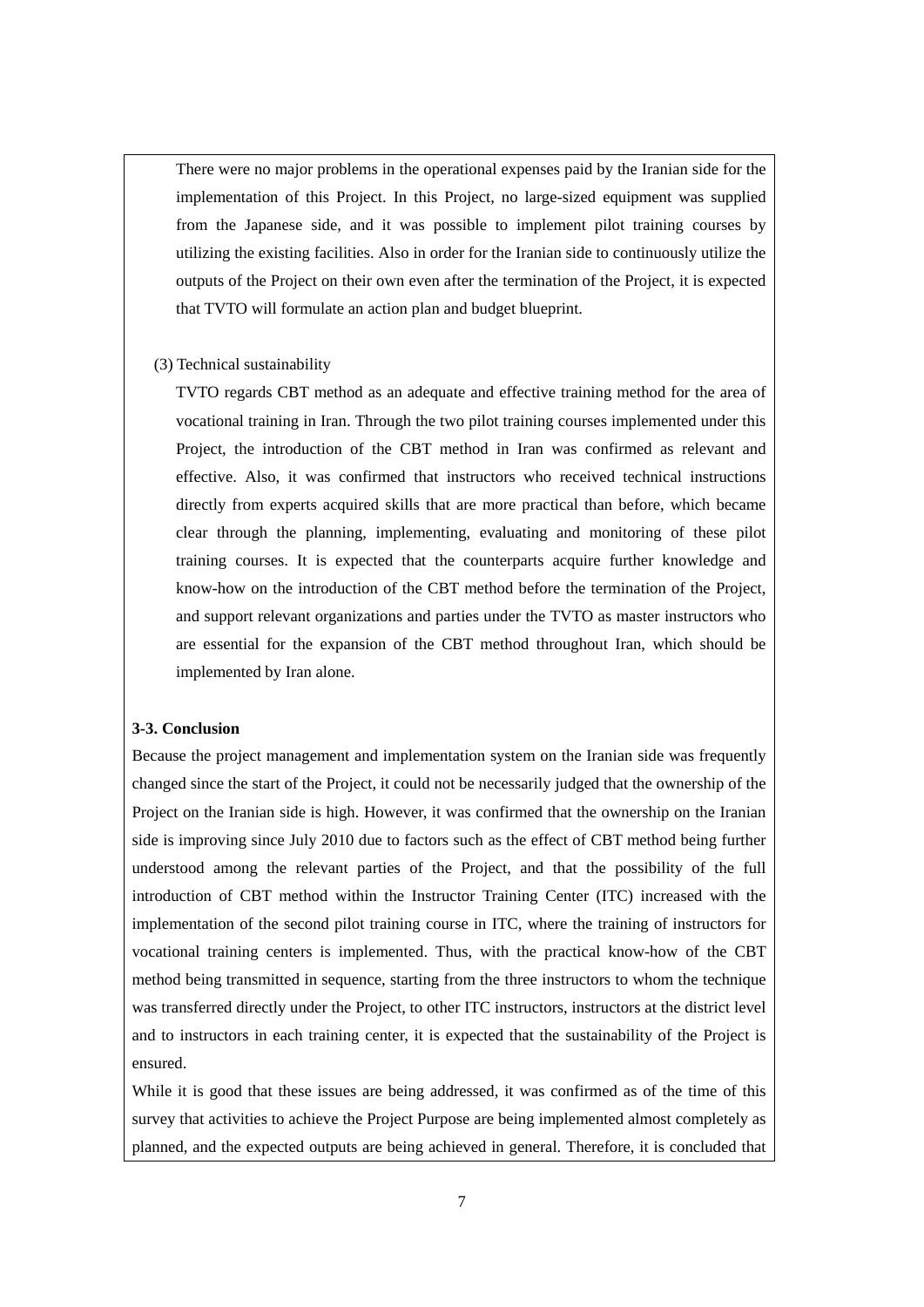the Project Purpose is achieved by the termination of the Project.

#### **3-4. Recommendations (specific measures, suggestions and advice on this project)**

(1) Implementation of the remaining units of auto mechanics courses

The units of the second pilot training course actually implemented during the Project period were 10 units out of 21.

Technical transfer to the local counterpart was implemented securely through the process of implementing the pilot training course twice. However, in order to further establish the techniques transferred, it is desirable that the ITC will autonomously implement the remaining 11 units and complete the packages compiling all units.

Upon the implementation, the development of personnel in charge of the CBT method introduction and the diffusion and expansion to other areas can be promoted by implementing a project involving other instructors on auto mechanics belonging to ITC and the instructors for other professions as the assistants of the instructors who were engaged in this Project. In addition, it is necessary that ITC actively approaches the industry so that the IRG is

operated adequately, and to maintain the relationship between the two parties.

# (2) Diffusion of the CBT method within the ITC

It is recommended that the diffusion of the CBT method is implemented as an independent program by the ITC. As mentioned in above (1), it is desirable that diffusion is first implemented within the area of auto mechanics, and then applying the CBT method gradually to areas other than auto mechanics, so that the CBT method is diffused broadly within the ITC.

Introduction of the CBT method is a tool for responding adequately to human resources development needs in the industry, and the method itself is not the purpose. It is important to construct a mechanism where the needs in the industry are understood from time to time, the needs are reflected in the curriculum, practical training is implement based on such curriculum, and the result of the training is monitored and reflected in the implementation of the upcoming training.

Further, it may be more effective for some categories of businesses and professions to use methods other than CBT. The CBT method may not necessarily apply to the professions without the need of curriculum reform, such as the training of traditional skills that do not accompany technological innovation. Rather, the introduction should be decided as needed.

(3) Introduction of CBT method throughout the country

As the next step after the CBT method being diffused within the ITC, it is recommended to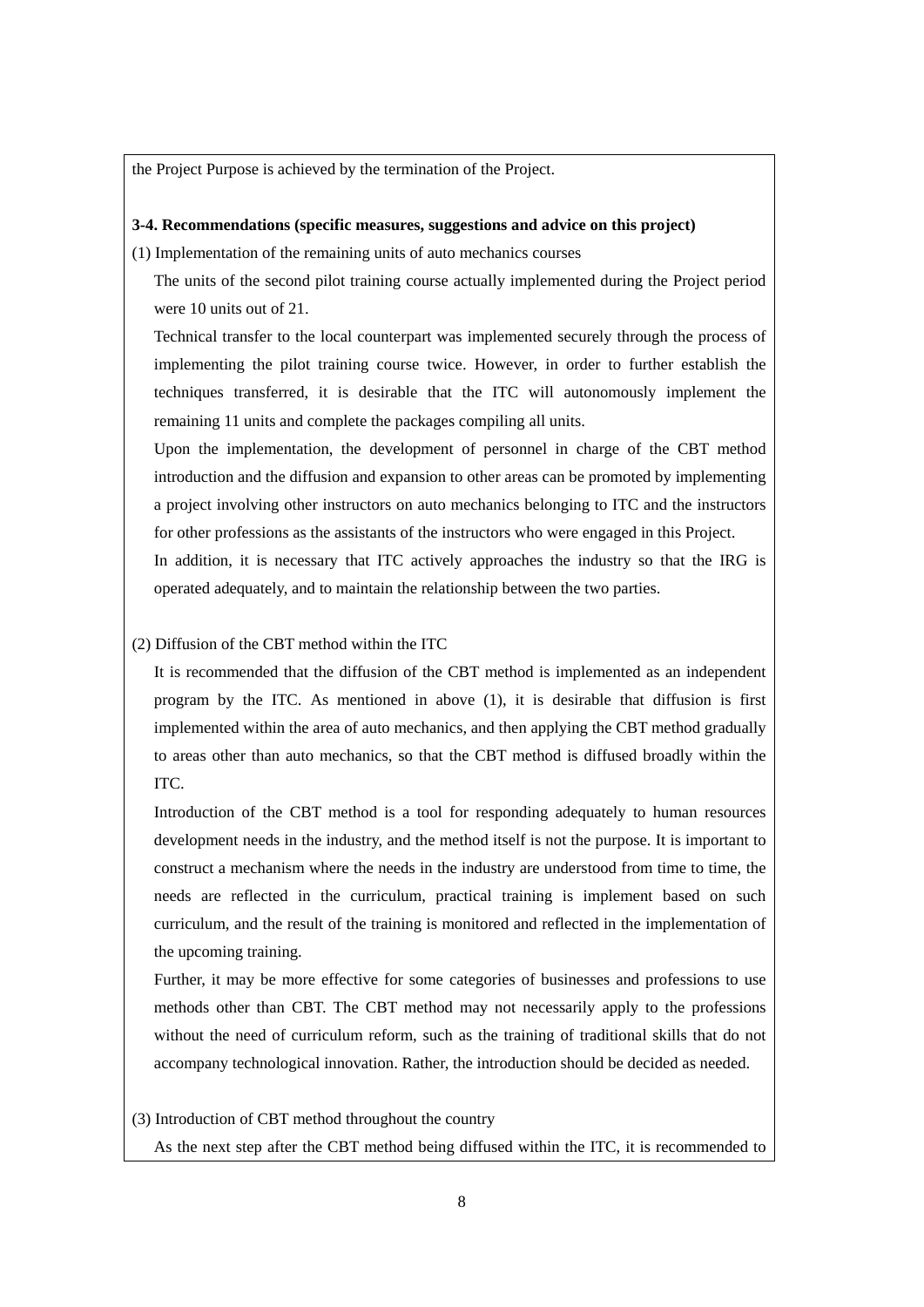diffuse the method throughout the country. An effective mechanism is necessary in order to diffuse the method nationwide. For example, it would be effective to establish a training course on the CBT method within the ITC and let the instructors at TVTCs throughout the country take the course.

It is a mechanism where instructors who went through the course return to each TVTC, diffuse the CBT method there, and work as the local version of the personnel in charge of the introduction of the CBT method.

# (4) Reinforcing the collaboration between the CDC and the ITC

In order to diffuse the CBT method in Iran, collaboration between the CDC, which assumes the role of developing the national curriculum for vocational training in Iran, and the ITC, is highly important. Also for reflecting the achievement of curriculum reform at the actual working site of the ITC in the national standards of curriculum from time to time, the CDC and the ITC should maintain close communication and carry forward realistic discussions for the diffusion of the CBT method.

#### **3-5. Lessons learned**

The following lessons learned were identified as of the time of the terminal evaluation.

(1) Selection of the project implementation organization

This Project originally assumed the administrative institution that controls the entire framework of the training, namely the TVTO, to be the implementation organization, and the high-level executives of the TVTO to be counterparts. Although this was adequate according to the Project Purpose, technical transfer requires the stable allocation of human resources and the accumulation of experience. In this Project, the post of the counterparts frequently became the target of personnel reshuffling, which became the factor to reduce the efficiency of the Project. It is virtually impossible for the project to control the personnel affairs in the administrative organization on the counterpart side, so inconvenience to a certain extent is inevitable. However, it is very important for improving the efficiency of the project that the project implementation organization is selected by also considering the frequency of personnel reshuffling in the future to the utmost extent at the start of the project.

In addition, the project implementation organization was switched to the ITC at the final stage of the Project, and the ITC has the past experience of being provided with assistance from Japan. The management of the ITC is very familiar with the framework of cooperation from Japan, and also had strong awareness in participating in the Project. One of the staff who was employed as the local staff of the Project used to work as a counterpart of a previous project, and thoroughly understood the position of Japan in the Project and